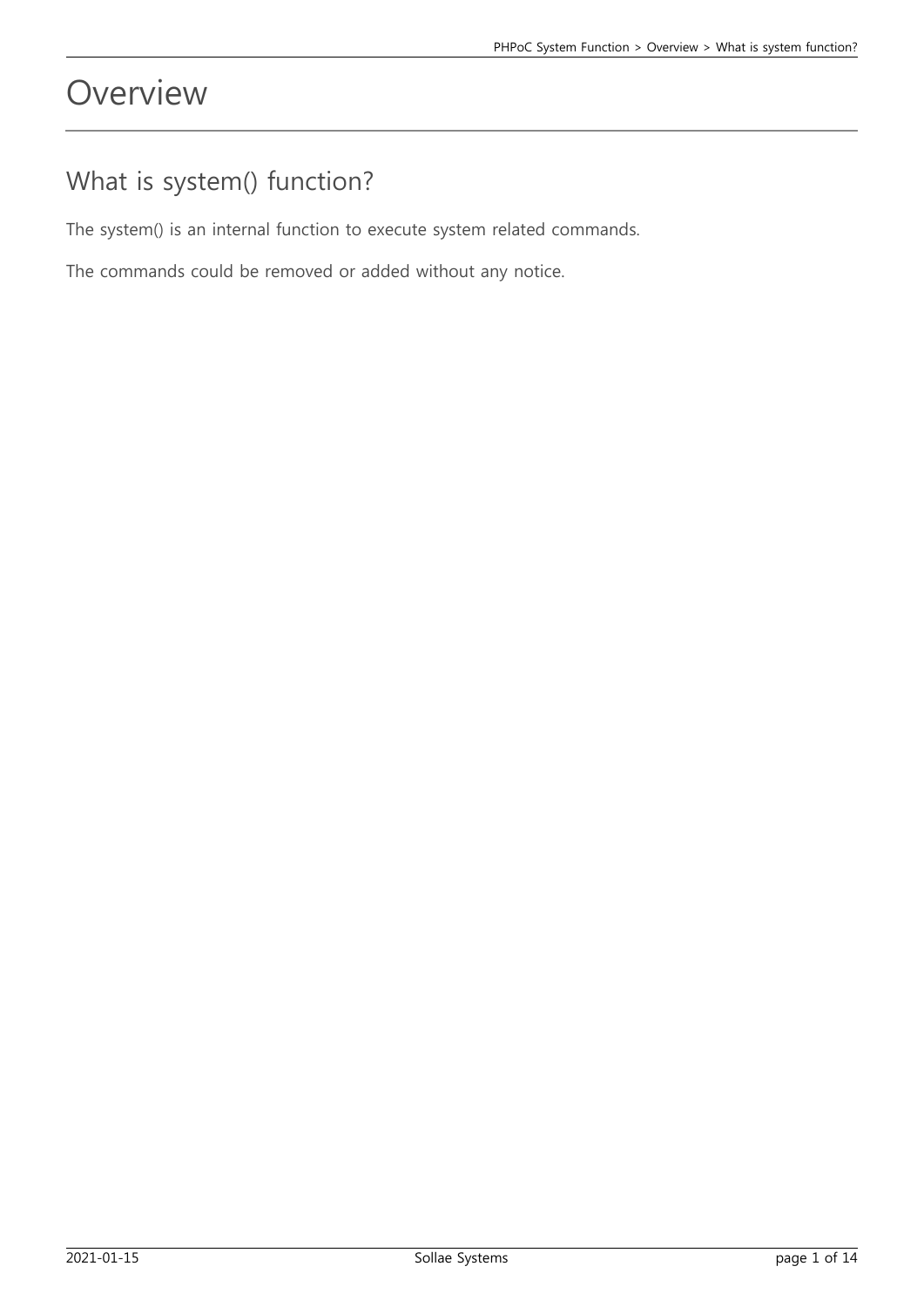# Command Format

The format of the system() function is as follows:

string system(string \$command\_string[, string arg1, string arg2, ...]);

The system function returns a string after operation.

### Format 1: only a command string without parameter

The followings are the examples which have a command string without any parameter.

```
<?php
system("php main.php"); // Run main.php
2<sub>></sub>
```

```
<?php
system("php -d 3 main.php"); // Run main.php (restart delay: 3 seconds)
?>
```

```
<?php
// Run main.php (CPU time: 500us, restart delay: 3 seconds)
system("php -t 500 -d 3 main.php");
?>
```
### Format 2: command with parameter(s)

The words starting with '%' followed by a number in the command string are replaced by parameters. This format is useful when a command includes any space or control character. The followings are the examples which have a command string with parameters.

```
<?php
$script = "main.php";
system("php %1",$script); // Run main.php
?
```
<?php  $\delta$ delay = "3"; \$script = "main.php";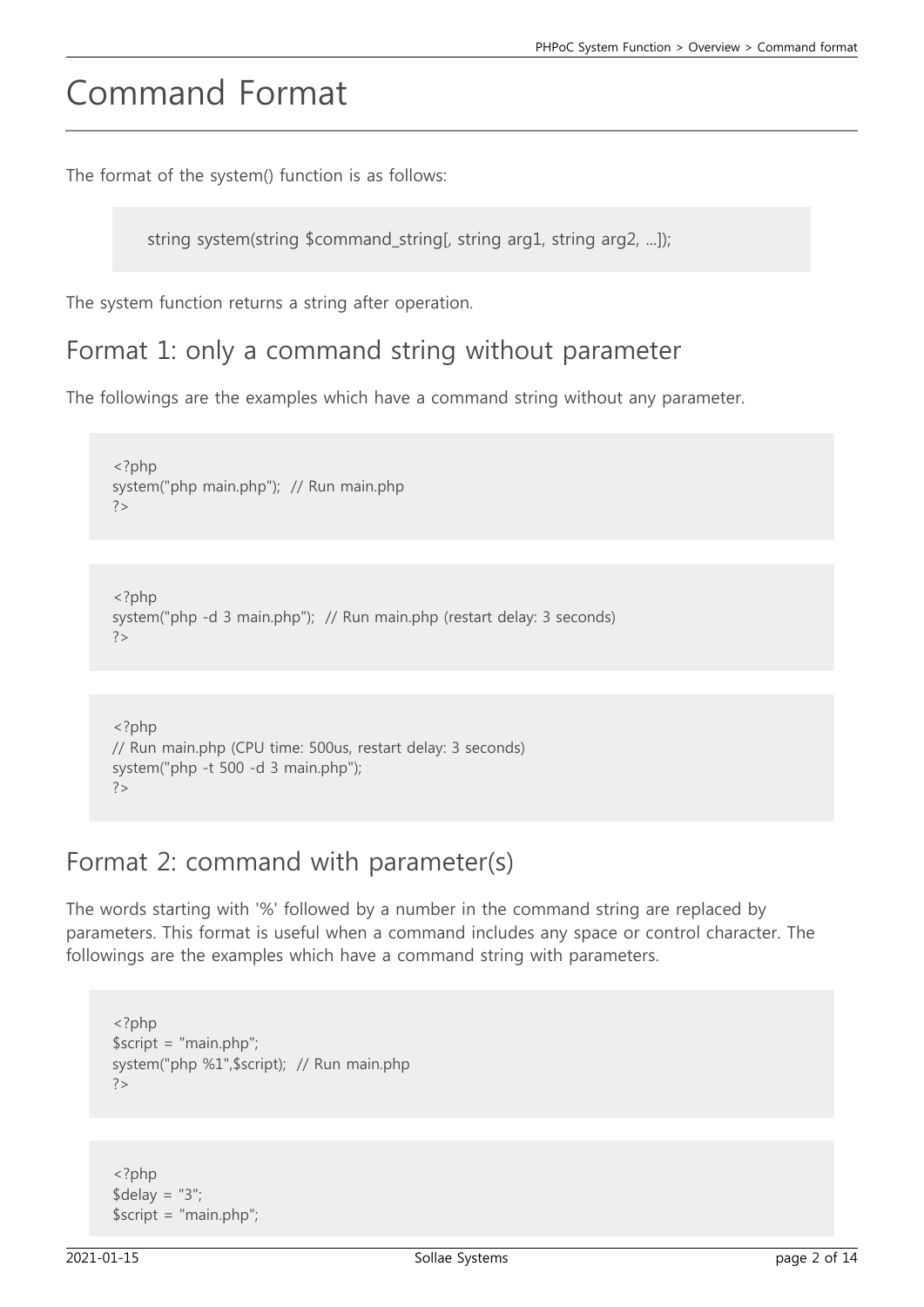```
system("php -d %1 %2", $delay, $script); // Run main.php (restart delay: 3 seconds)
?
```
<?php  $$php_id = "0";$  $$cpu_time = "500";$  $\delta$ delay = "3"; \$script = "main.php"; // Run main.php (CPU time: 500us, restart delay: 3 seconds) system("php -t %2 -d %3 %4", \$php\_id, \$cpu\_time, \$delay, \$script); ?>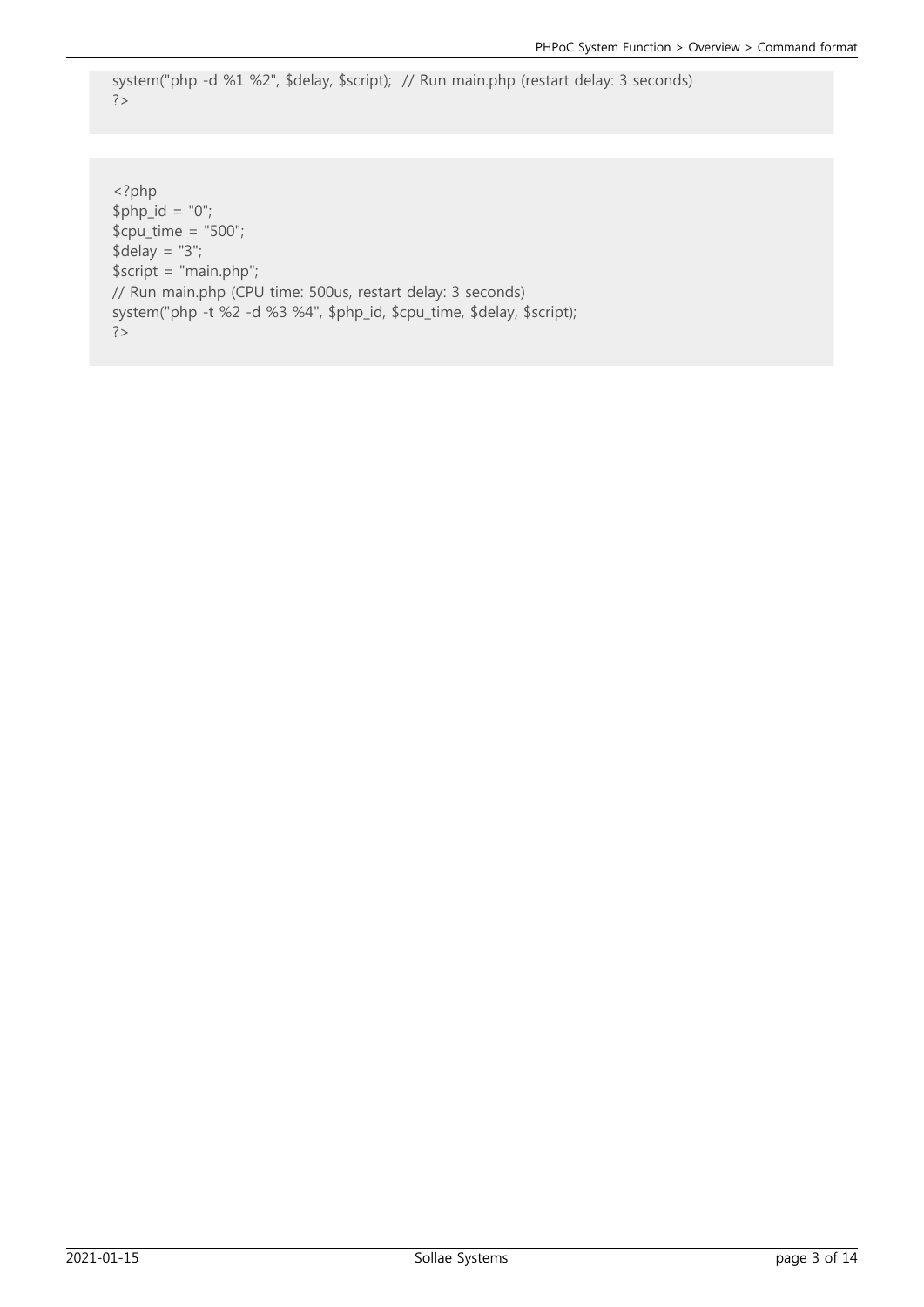# Control and Information Commands

### uname command

This command returns PHPoC version, processor information, and hardware information. It requires a parameter string starting with '-' and supports multiple parameters with a parameter character. Example: system("uname -sv");

| Parameter | Description                   |
|-----------|-------------------------------|
|           | PHPoC engine name             |
|           | PHPoC engine version          |
|           | Processor information         |
|           | Hardware platform information |

The following is an example of the uname command.

<?php // when the product is PBH-101 echo system("uname -s"), "\r\m"; // OUTPUT: PHPoC echo system("uname -v"), "\r\m"; // OUTPUT: 1.0.0 echo system("uname -i"), "\r\m"; // OUTPUT: PBH-101 echo system("uname -p"), "\r\m"; // STM32F407 Cortex-M4F 168MHz echo system("uname -svpi"), "\r\n"; // OUTPUT: PHPoC 1.0.0 STM32F407 Cortex-M4F 168MHz PBH-101 ?>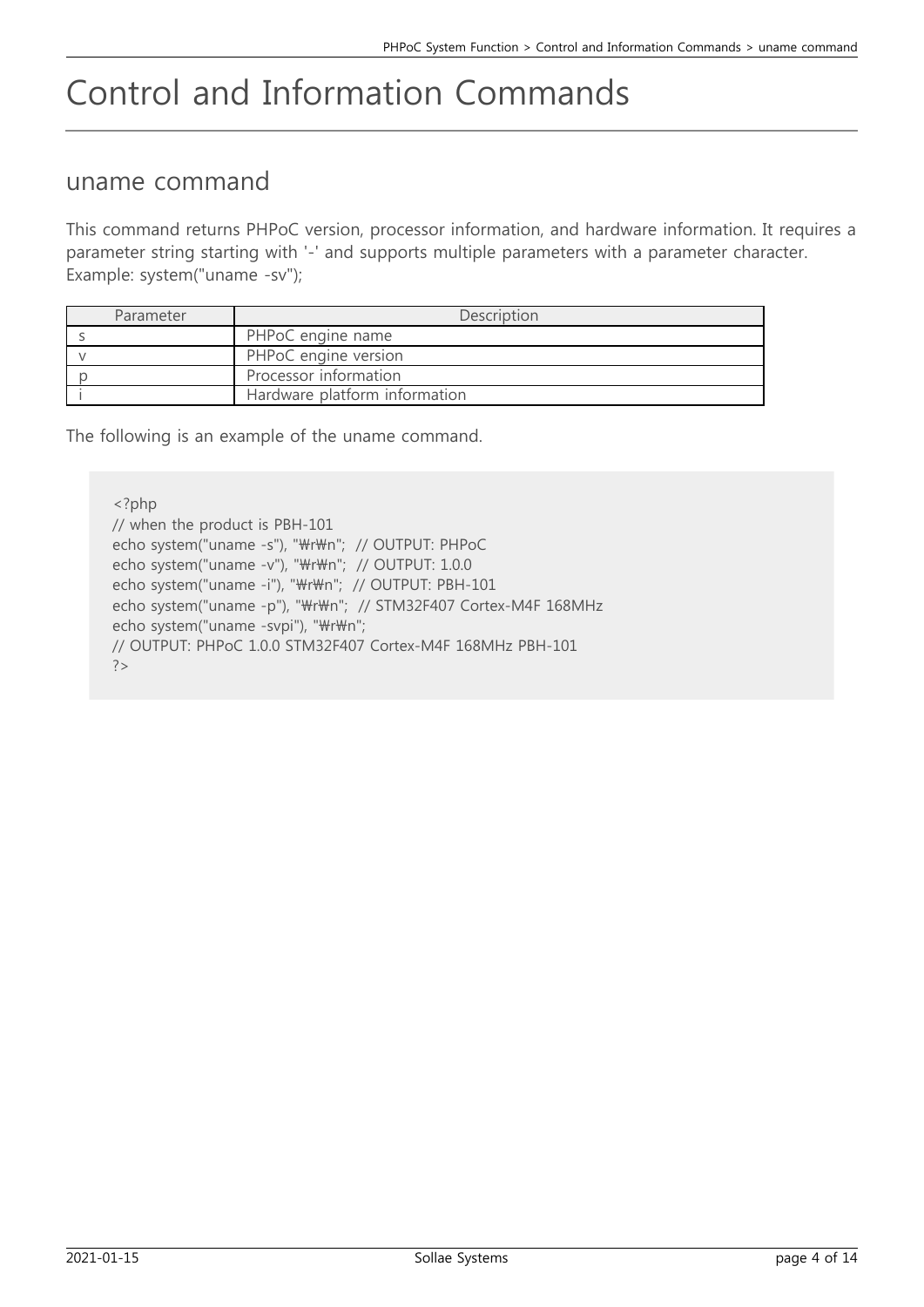# php command

When the system boots up, the init.php is run in the beginning. User can program the one's code in the init.php and user can run other file with a "php" system command as well. In addition, user can adjust the running time per a loop of the task with this command.



The following is the php command format.

• string system("php [-t \$cpu\_time -d \$restart\_delay \$script\_name]");

This command returns the script name to be run.

| Parameter       | Description                                                                                                                                                                                                                                                                                                                                       |
|-----------------|---------------------------------------------------------------------------------------------------------------------------------------------------------------------------------------------------------------------------------------------------------------------------------------------------------------------------------------------------|
| \$cpu_time      | \$cpu_time is CPU running time per a loop of the task. The default value is<br>500us if it is omitted (range: $10 \sim 10000$ ) If this value is larger, CPU<br>occupation rate will be higher. But there might be network data losses when<br>network load is high if this parameter is high.                                                    |
| \$restart_delay | The script will be restarted automatically after this parameter time when the<br>PHP script has been terminated. If this value is 0 the script will not be<br>restarted. If it is omitted the default value is 5. The unit for this parameter is<br>second. The script will not be restarted when the PHPoC Board is connected<br>to the debugger |
| \$script_name   | If the \$script_name is used for a parameter, this script will be restarted if the<br>script is terminated.<br>If it is omitted, the CPU time of the current task will be changed<br>immediately.                                                                                                                                                 |

The following example is an example which start a script when the current script is terminated.

system("php test.php"); // run test.php after finishing this script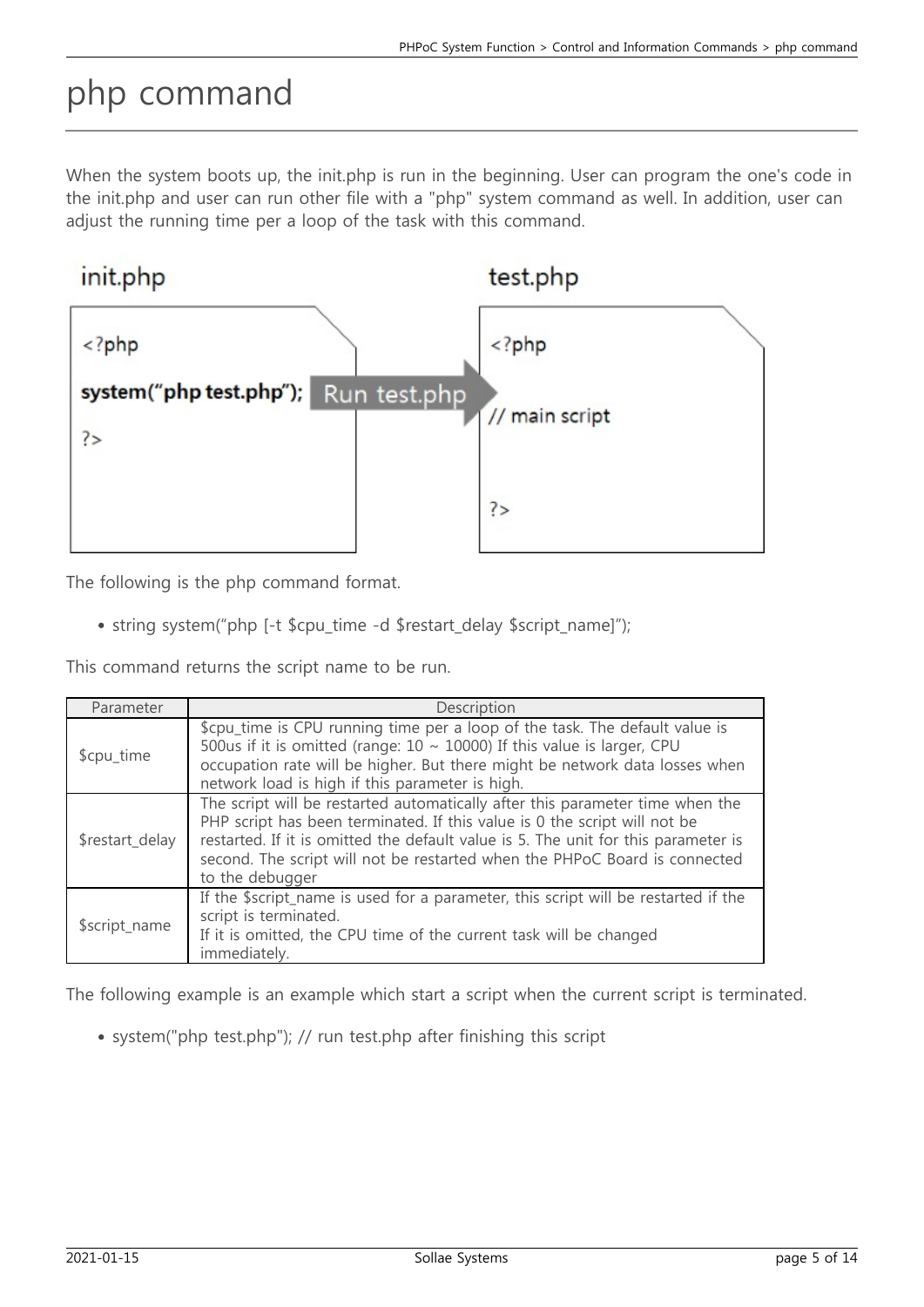# reboot command

User can restart PHPoC script or the system with the "reboot" command. The format of the reboot command is followed:

• string system("reboot %1 [ms]", \$target);

The operations of this command are different depending on the \$target as follows:

| <b>Starget</b> | <b>Description</b>           |
|----------------|------------------------------|
| php            | restarts the PHPoC engine    |
| SVS            | restarts the product(system) |

The [ms] is delay time and its unit is millisecond. If the [ms] is omitted the default value is 100 millisecond. This command returns the delay time.

<?php echo "Restart PHPoC in 1 second...\r\n"; system("reboot php 1000"); while(1); ?>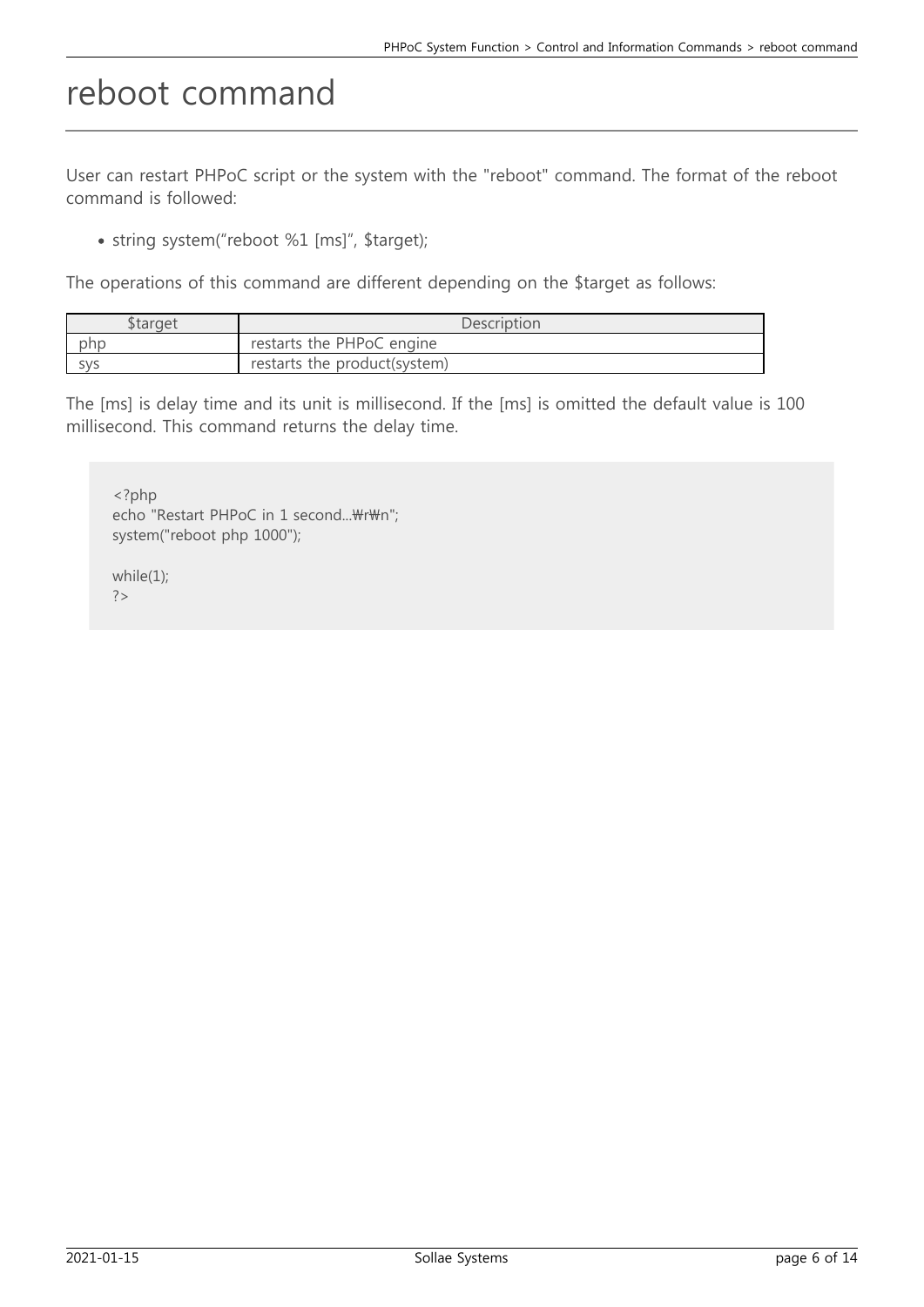# Flash Command

### The environmental variable area

There is some information which should be kept while system power is off. The flash memory is a non-volatile memory so it is a very good choice in this case.

There are a system data area for the system and a user data area for user data in the flash memory of PHPoC.

| Data area                     | Description                                        | Usage                                      |
|-------------------------------|----------------------------------------------------|--------------------------------------------|
| system data area (/mmap/envs) | the area which values for system<br>are saved into | network related data,<br>other system data |
| user data area (/mmap/envu)   | the area for user data                             | user data                                  |

There is only user data area information in this document. Please refer to other document for the system data area.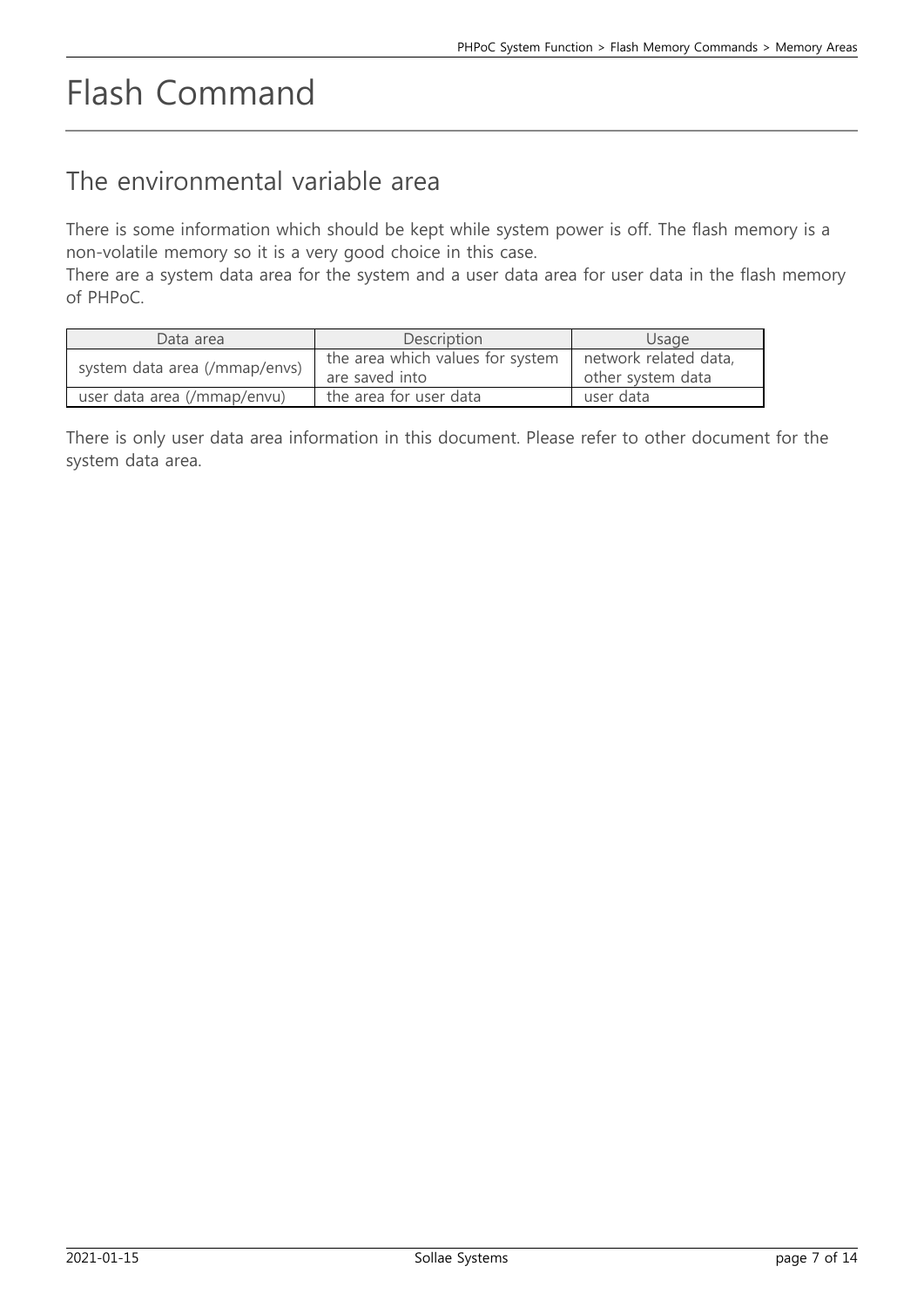### nvm command

#### nvm command

To save user data to the flash memory, save the data with a "nvm write" command after getting a key with a "nvm wkey" command.

system("nvm wkey %1", \$target);

After generating a key to be used for the "nvm write" command as a parameter, returns it.

| Parameter | Description                                                             |
|-----------|-------------------------------------------------------------------------|
| \$target  | the area to save into<br>(envs: system data area, envu: user data area) |

system("nvm write envs/envu wkey env");

Saving the data to the flash area with the key which was generated with "nvm wkey".

| Parameter | Description                                            |
|-----------|--------------------------------------------------------|
| envs/envu | envs - system data area<br>envu - user data area       |
| wkey      | the key which was returned from the "nym wkey" command |
| env       | data to be saved                                       |

After user have saved data to the flash memory user cannot save data in the same area within 2 seconds. And the number of saving operation is limited because of hardware limitation so this function should be carefully used.

The following is an example which saves "abcdefghij" to the user data area.

```
<?php
$str = "abcdefghij";
echo "setup /mmap/envu (user non-volatile meory)\r\m";
$wkey = system("nvm wkey envu");
echo "write \$$tr to /mmap/envu\r\n";
system("nvm write envu $wkey %1", $str); // write $str to /mmap/envu (flash)
echo "open /mmap/envu and read it\text{WrWn}";
$pid_envu = pid_open("/mmap/envu"); // open /mmap/envu
$but = "pid read($pid envu, $buf, 10); // read /mmap/envu
echo "/mmap/envu : $buf\r\n";
while(1);
?>
```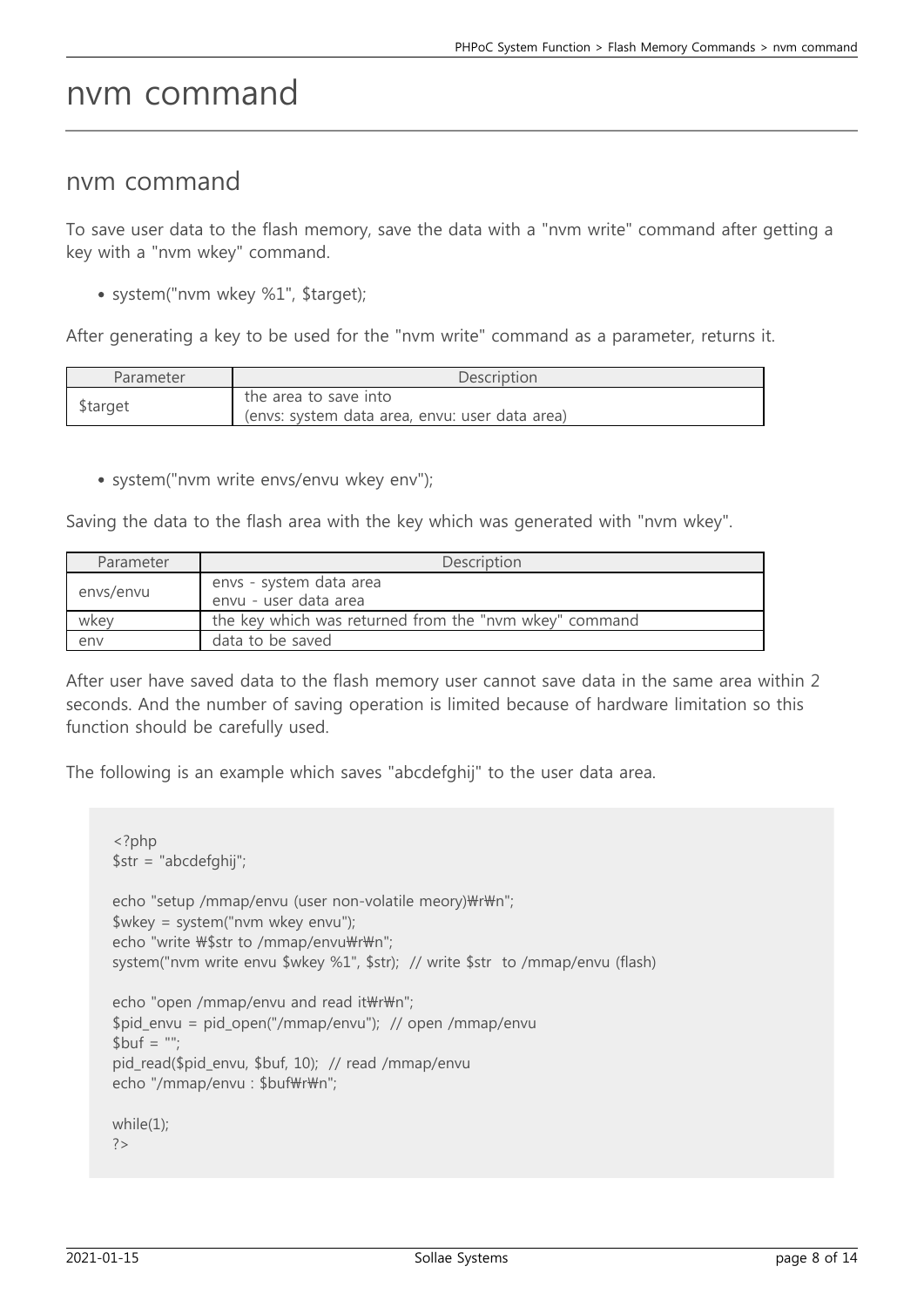### aes command

The AES(Advanced Encryption Standard) is a widely-used crypto specification made by the NIST. There are ECB and CBC methods in the AES.

The following is an explanation to encrypt/decrypt data with the ECB.

• system("aes init ecb enc/dec %1", \$ecb key);

This command is for initializing PHPoC's AES crypto engine. So this command should be executed prior to the encryption/decryption. This command returns a context which is used for encryption and decryption.

| Parameter | Description                                                   |
|-----------|---------------------------------------------------------------|
| enc/dec   | enc - encryption<br>dec - decryption                          |
| \$ecb key | the 128/192/256 bits key to be used encryption and decryption |

system("aes crypt %1 %2", \$aes, \$text);

The AES encryption or decryption is performed with this command according to initialization command. It returns the data which was encrypted or decrypted.

| Parameter | <b>Description</b>                                        |
|-----------|-----------------------------------------------------------|
| \$aes     | the context when the crypto engine was initialized        |
| \$text    | plain text to be encrypted or cipher text to be decrypted |

The following is an explanation to encrypt/decrypt data with the CBC.

system("aes init cbc enc/dec %1 %2", \$cbc\_key, \$iv);

This command is for initializing PHPoC's AES crypto engine. So this command should be executed prior to the encryption/decryption. This command returns a context which is used for encryption and decryption.

| Parameter | <b>Description</b>                                               |
|-----------|------------------------------------------------------------------|
| \$enc/dec | enc - encryption / dec - decryption                              |
| \$cbc_key | the 128/192/256 bits key to be used in encryption and decryption |
| \$iv      | 128 bits initialization vector                                   |

system("aes crypt %1 %2", \$aes, \$text);

The AES encryption or decryption is performed with this command according to initialization command. It returns the data which was encrypted or decrypted.

| Parameter | Description                                               |
|-----------|-----------------------------------------------------------|
| \$aes     | the context when the crypto engine was initialized        |
| \$text    | plain text to be encrypted or cipher text to be decrypted |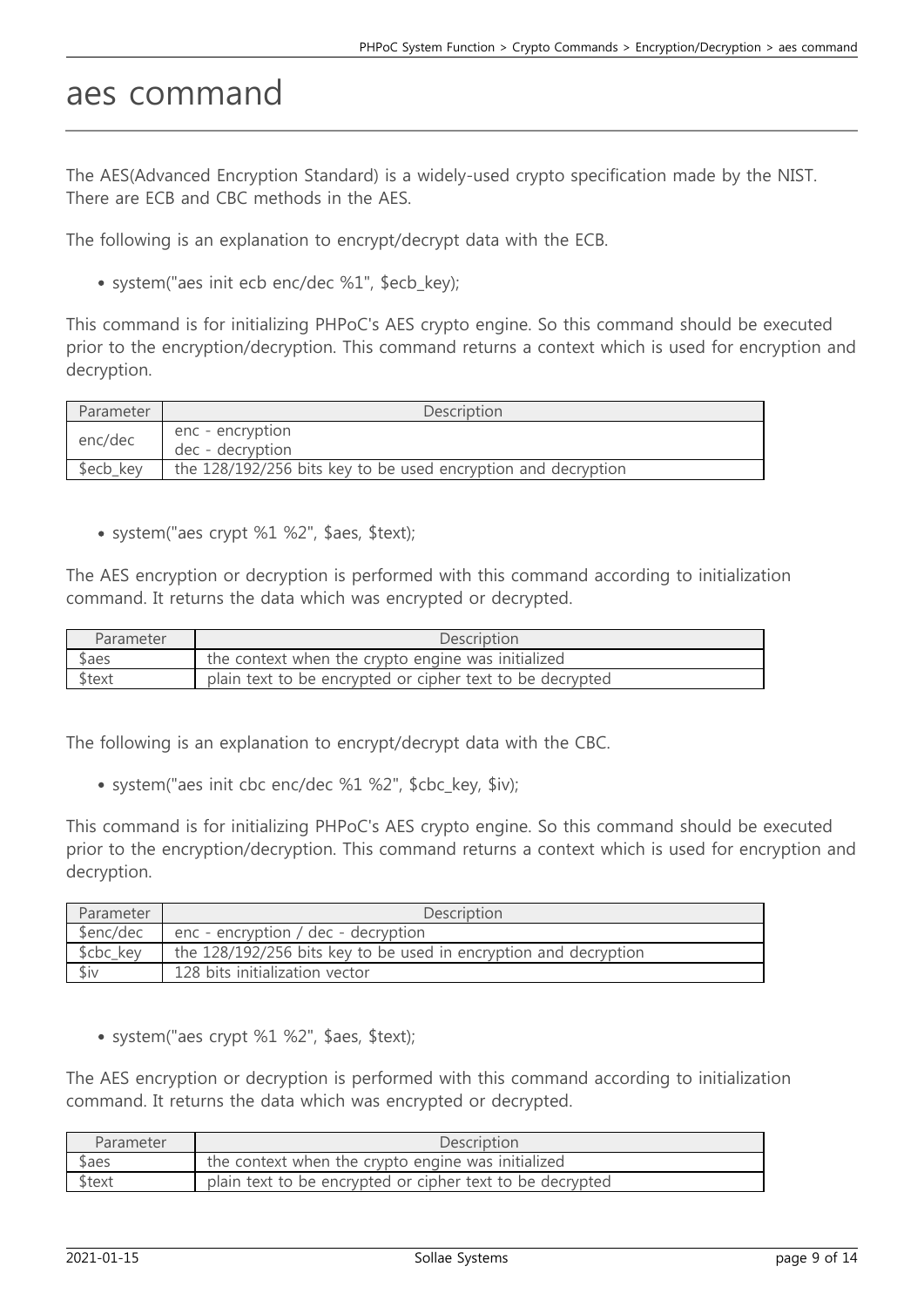The following is an example of the CBC-based AES encryption and decryption.

// encryption \$aes = system("aes init cbc enc %1 %2", \$cbc\_key, \$cbc\_iv); \$out = system("aes crypt %1 %2", \$aes, \$cbc\_pt16); // decryption \$aes = system("aes init cbc dec %1 %2", \$cbc\_key, \$cbc\_iv);

\$out = system("aes crypt %1 %2", \$aes, \$cbc\_ct16);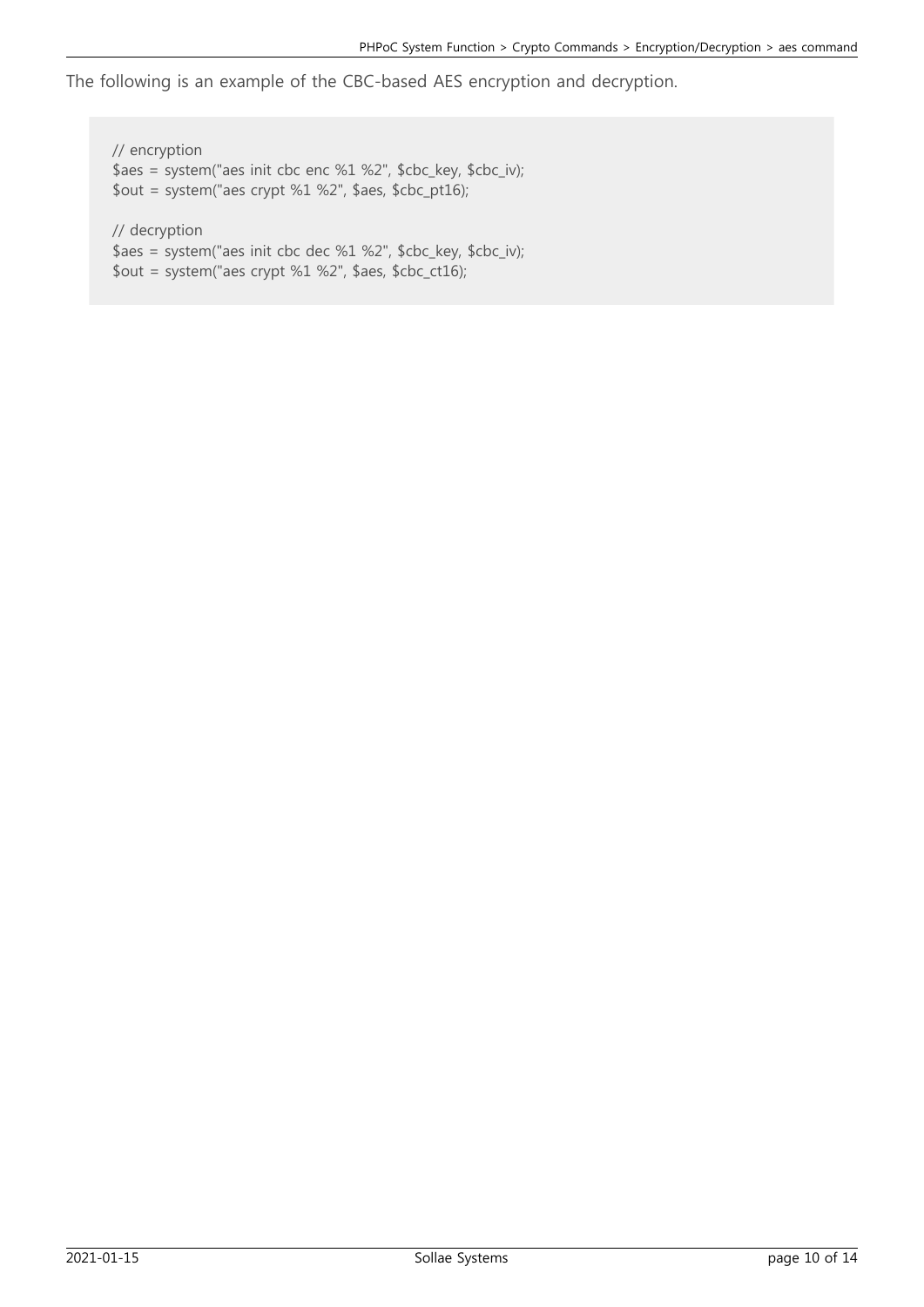# base64 command

The BASE64 is an encryption and decryption algorithm to convert binary data to ASCII, and vice versa. The BASE64 is used in email and XML. There are lots of alternations according to the usage. The PHPoC supports 3 types - standard type, URL type, and MIME type.

system("base64 enc/dec %1 [std/mime/url]", \$msg);

| Parameter    | Description                                                                             |
|--------------|-----------------------------------------------------------------------------------------|
| enc/dec      | dec - encryption<br>dec - decryption                                                    |
| \$msg        | the plain text to be encrypted or cipher text to be decrypted                           |
| std/mime/url | std - standard<br>mime - MIME<br>url - URL<br>The default is standard if it is omitted. |

The following is an example of BASE64.

\$enc\_out = system("base64 enc %1", \$msg0); \$dec\_out = system("base64 dec %1", \$enc\_out);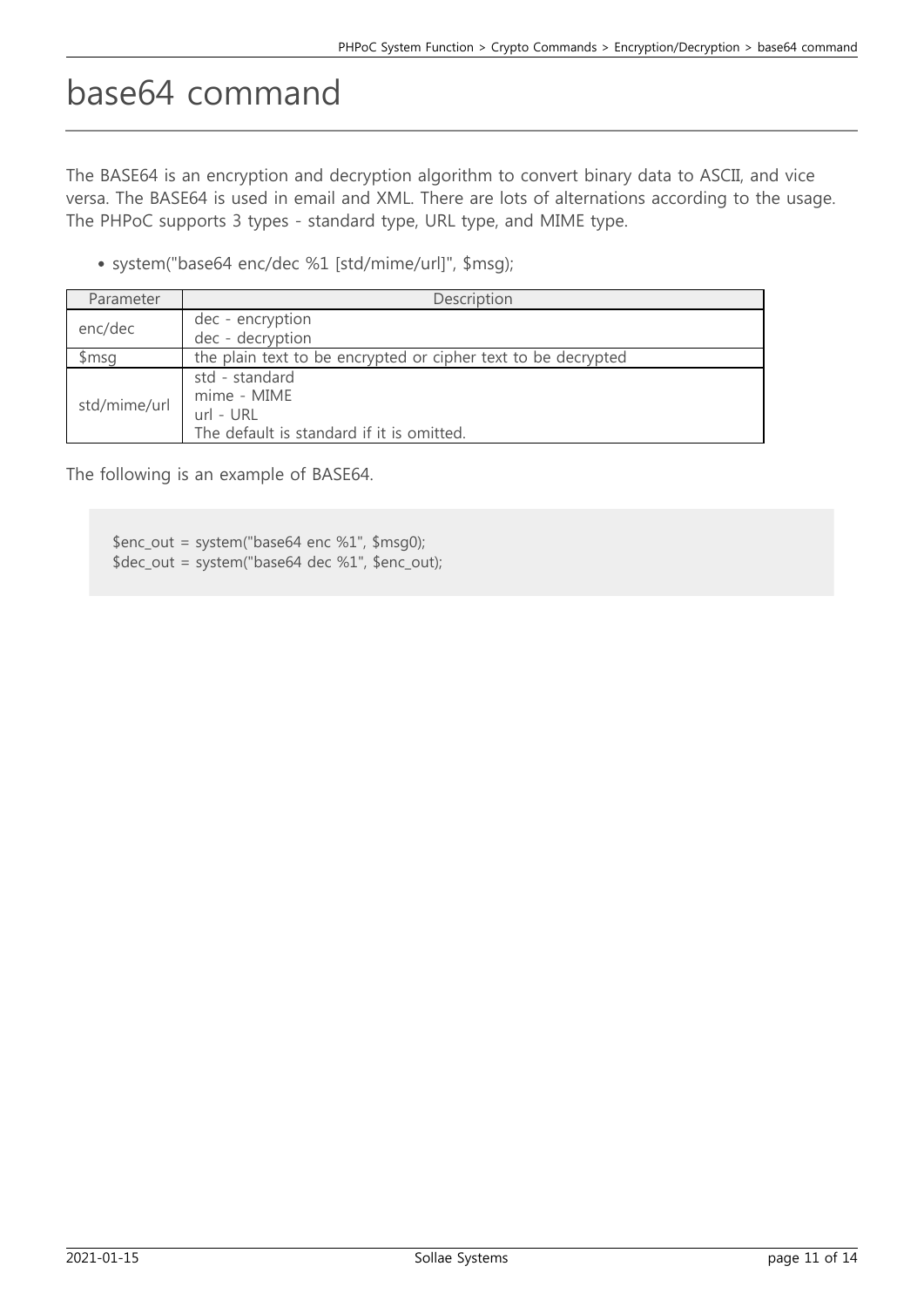### Hash

### crc command

The crc command computes 8/16/32 bits CRC and its format is followed:

system("crc bits %1 [init div msb/lsb]", \$msg);

It returns CRC value after calculating with the parameters.

| Parameter | Description                                                                                                                                                                                    |
|-----------|------------------------------------------------------------------------------------------------------------------------------------------------------------------------------------------------|
| bits      | 8 - 8 bits CRC<br>16 - 16 bits CRC<br>32 - 32 bits CRC                                                                                                                                         |
| \$msg     | the original message to be computed                                                                                                                                                            |
| init      | CRC initial value.<br>If it is omitted the default value is:<br>8 bits - ff, 16 bits - 1d0f, 32 bits - ffffffff                                                                                |
| div       | The divisor(polynomial) to be used for CRC calculation.<br>If it is omitted the default value is:<br>8 bits - e0, 16 bits - 1021, 32 bits - edb88320                                           |
| msb/lsb   | the CRC calculation order<br>msb: calculated from the MSB to LSB<br>Isb: calculated from the LSB to MSB<br>If it is omitted the default value is:<br>8 bits - Isb, 16 bits - msb, 32bits - Isb |

The following is an example code for each CRC types.

```
<?php
$string = "123456789";
printf("CRC-16-ANSI: %04x\r\n", (int)system("crc 16 %1 0000 a001 lsb", $string));
printf("CRC-16-Modbus : %04x\r\n", (int)system("crc 16 %1 ffff a001 lsb", $string));
printf("CRC-CCITT FFFF: %04x\r\n", (int)system("crc 16 %1 ffff 1021 msb", $string));
printf("CRC-CCITT 1D0F: %04x\r\n", (int)system("crc 16 %1 1d0f 1021 msb", $string));
printf("CRC-CCITT XModem : %04x\r\n", (int)system("crc 16 %1 0000 1021 msb", $string));
$crc16_out = (int)system("crc 16 123456789 %1 8408 lsb", $string);
$crc16_out = bin2int(int2bin($crc16_out, 2, true), 0, 2);printf("CRC-CCITT Kermit : %04x\r\n", $crc16_out);
$crc16_out = (int)system("crc 16 123456789 ffff 8408 lsb");
$crc16 out = $crc16 out ^ 0xffff;
printf("CRC-CCITT PPP : %04x\r\n", $crc16_out);
$crc16 out = ~(int)system("crc 16 %1 0000 a6bc lsb", $string);
$crc16_out = bin2int(int2bin($crc16_out, 2, true), 0, 2);
```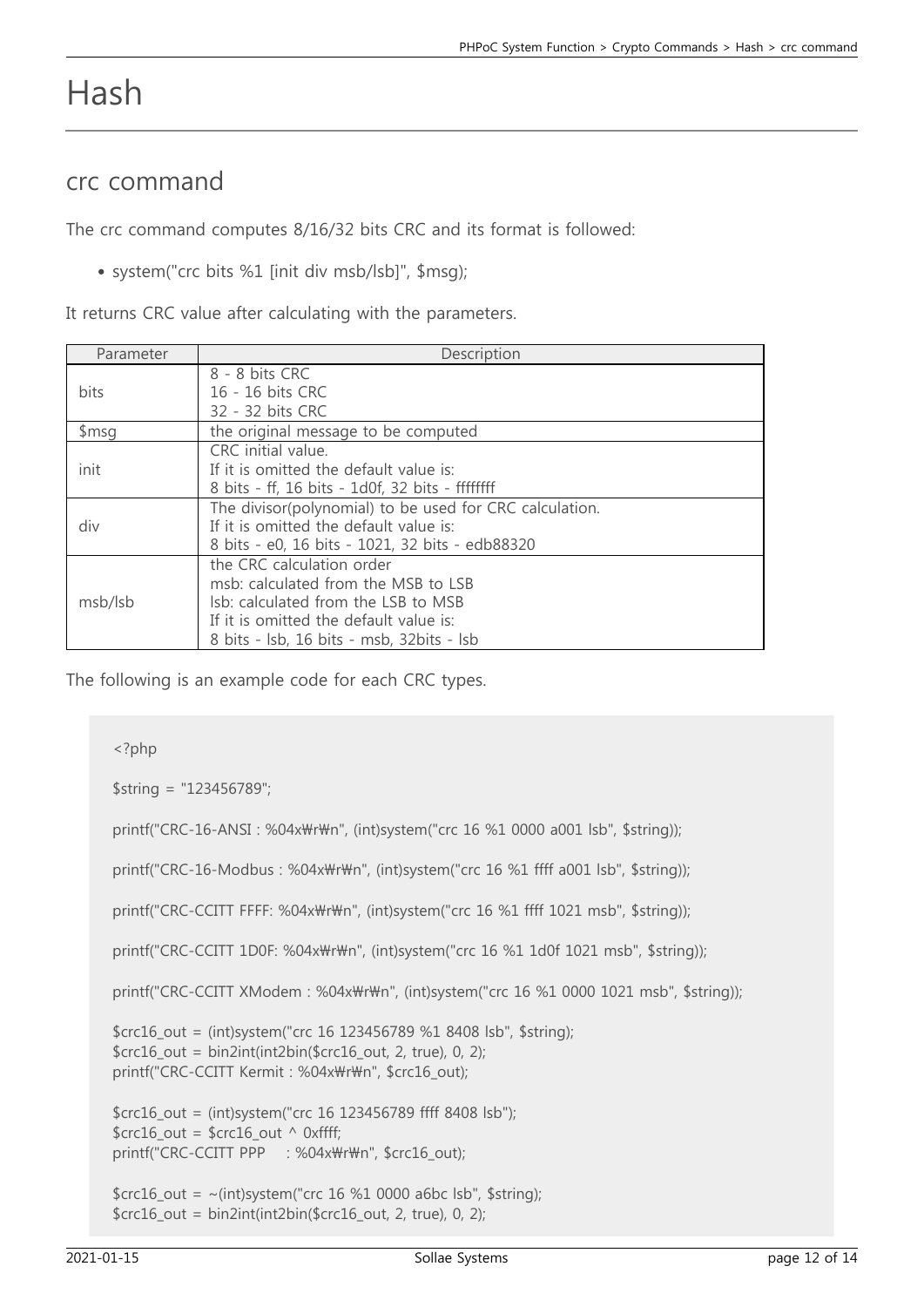printf("CRC-16-DNP : %04x\r\n", \$crc16\_out);

#### ?>